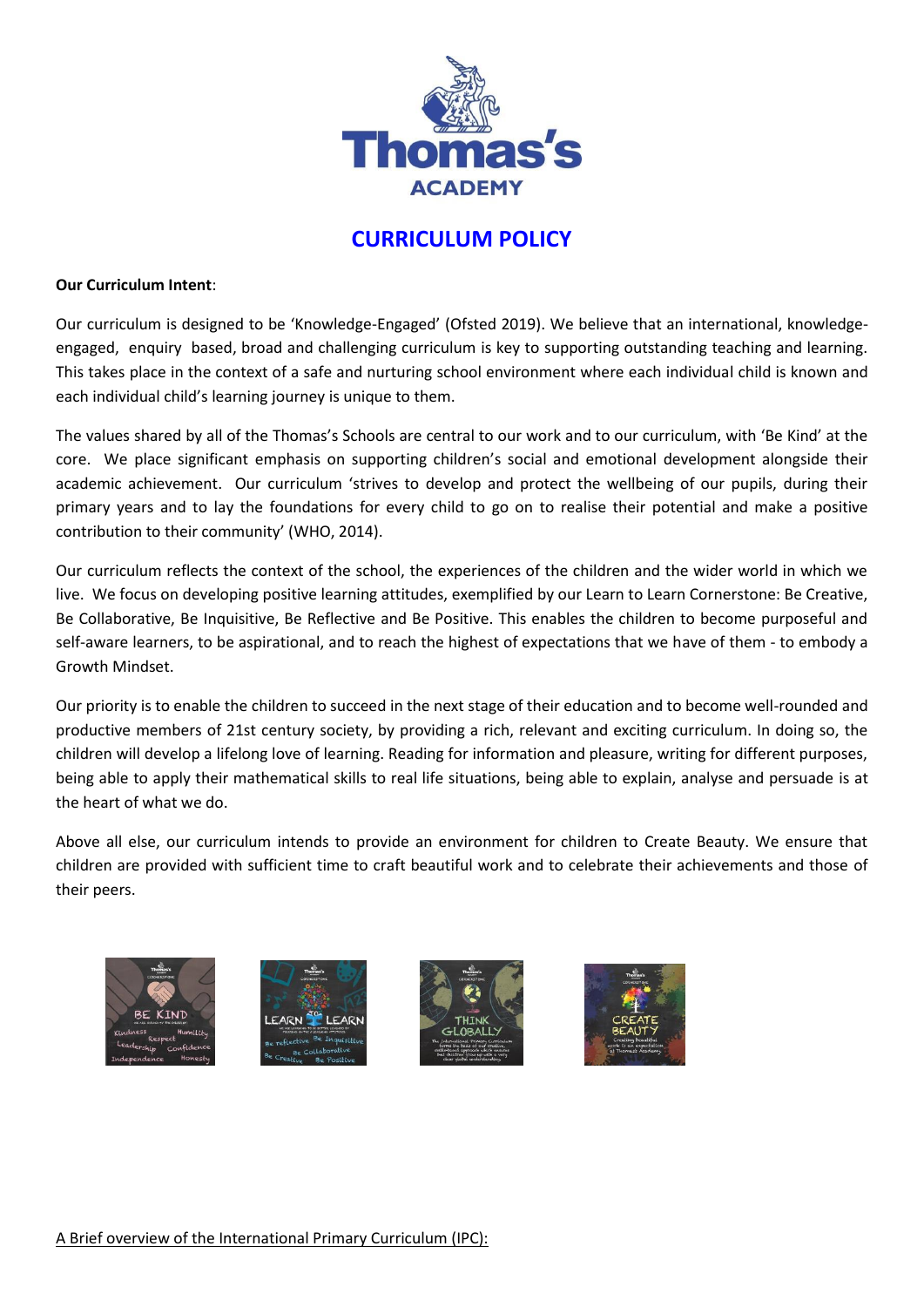The International Primary Curriculum (IPC) is an internationally minded curriculum that is used in approximately 1800 schools in over 90 countries around the world (correct in Mar '17). The IPC provides opportunities for global learning - allowing pupils and staff to make links. The goal of the IPC is to nurture a love of learning through a combination of **academic, personal and international** learning. Children will develop many skills which they need in order to face the world of tomorrow confidently.

We adopted the IPC in Spring 2011 and it means we have become part of a global learning community who use the IPC as part of their curriculum. The children learn through a series of units of work, each unit is carefully selected to meet the needs of the pupils in our school community. The units of work have themes which children are interested in and relevant to today's world.

As we have a specialist Art teacher, Music teacher, Dance teachers and PE coach and we have Singing led by the Music lead teacher at Thomas's Kensington, these subjects are not taught through the IPC. Instead we focus on **History, Science, Geography and International.** The units of work have suggested tasks linked to learning objectives however the nature of the curriculum allows staff to be creative and focus on the needs of our children. The development of **attitude**, **knowledge, skills and understanding** is a very large part of the IPC. The IPC has an element of internationalism built into each unit of work.

At the Academy, we refer to these units as 'topics' and ensure that all staff and children recognise the individual subjects within each topic. Children do not learn 'IPC' at the Academy, instead they learn Science, History, DT, and so on, through their topic.

Parents also have a significant part in their child's learning. We ensure that as part of a topic, parents are informed about what their child will be learning and suggest ways in which they can play an active role in their child's development. All parents receive a termly bulletin with this information. Work is celebrated and shared throughout the year with parents and the school community in assemblies, visits, exit points and open days.

Please see: [www.greatlearning.com](http://www.greatlearning.com/)

| Age          | <b>IPC</b> | <b>UK classes</b> | <b>National Curriculum</b> |
|--------------|------------|-------------------|----------------------------|
| Up to age 6  | Milepost 1 | Year 1            | Key Stage 1                |
| Up to age 7  |            | Year 2            | Key Stage 1                |
|              |            |                   |                            |
| Up to age 8  | Milepost 2 | Year 3            | Key Stage 2                |
| Up to age 9  |            | Year 4            | Key Stage 2                |
|              |            |                   |                            |
| Up to age 10 | Milepost 3 | Year 5            | Key Stage 2                |
| Up to age 11 |            | Year 6            | Key Stage 2                |

## IPC Curriculum Route Map:

The table below shows the links between the ages of pupils, the National Curriculum and the IPC.

## Choosing IPC units to teach

The Deputy Head plans using Target Tracker statements for each year group and then marries up IPC units to cover the National Curriculum objectives that must be assessed.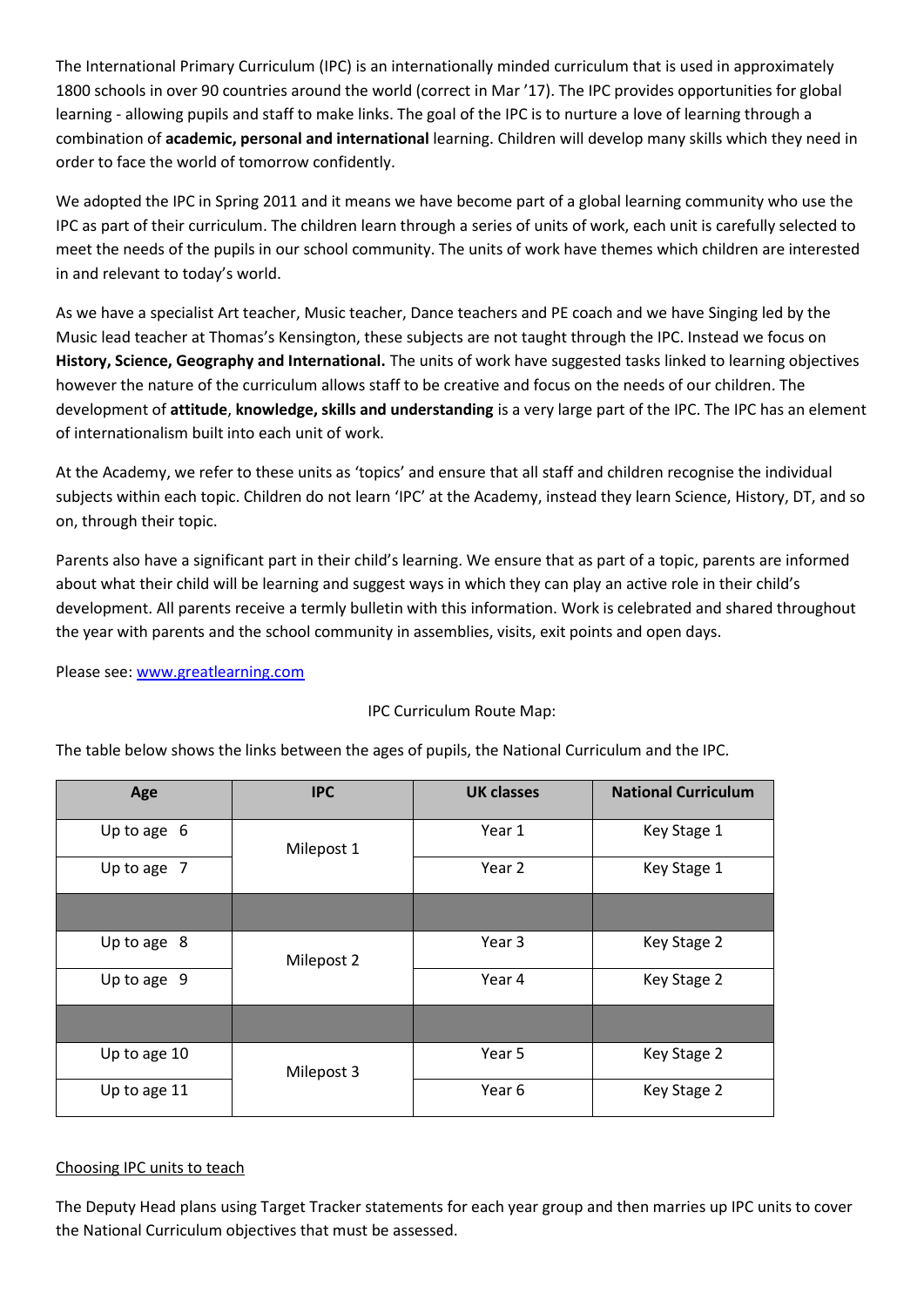The Route Planner covers mileposts, therefore units are planned across **two year groups** to ensure coverage. The route planner is reviewed yearly to ensure coverage of the National Curriculum.

## **Planning**

Planning a Unit of work:

The International Primary Curriculum consists of five key components when planning a unit of work:

## **ENTRY POINT**

#### **KNOWLEDGE HARVEST**

QUESTIONS

#### **EXPLAIN THE THEME**

#### **LESSONS**

MARKING

DISPLAY

#### **EXIT POINT**

## The Learning Process

"There is a distinct learning process with every IPC unit , providing a structured approach to make sure that children's learning experiences are as stimulating and rigorous as possible," www.great learning.com.

To refresh our curriculum, we redesigned a new learning pathway for topics in July 2019. The five key components for the IPC unit planning remain to be a critical part of the pathway, but with much more emphasis on the journey of learning and all of the factors that lead to excellent learning and progress. Please see below, the journey in which every topic must follow: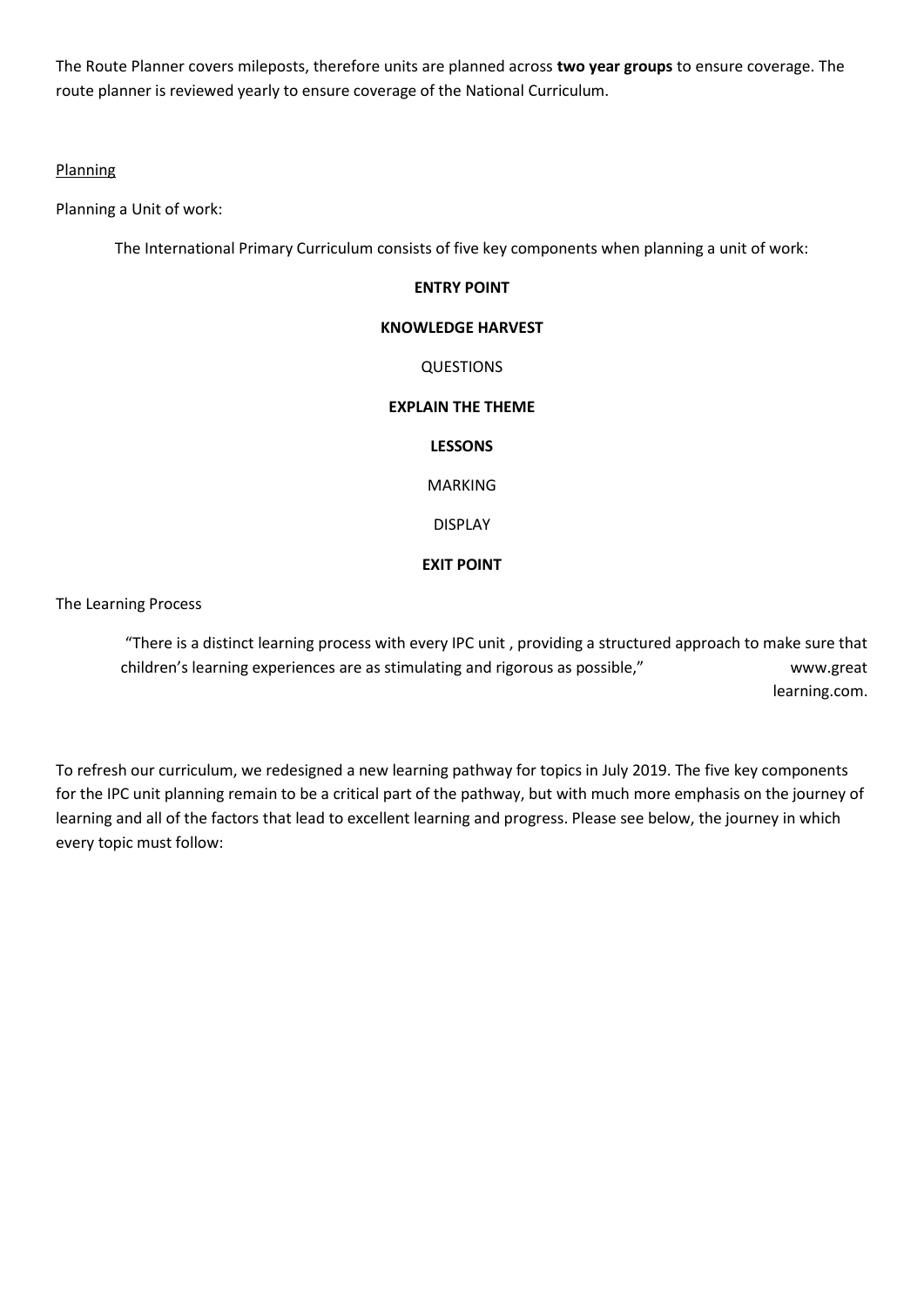## **Topic Learning Pathway**



#### **Involving the Parents**

- Parents' Bulletin –staff create and send out the parents' bulletin for each topic on a termly basis.
- Entry Points and Exit Points staff send out invites to parents and families prior to these events. They are usually very well attended.

#### **Quests**

Biannually, Quests will be observed by the whole school. These are whole school topics that may relate to UN Sustainable Global Goals, Current affairs etc. At Thomas's Academy we believe that these are an excellent way of introducing creativity into the curriculum and ensuring that learning has an impact. The outcome of these weeks need to include a piece of high quality learning linked to our 'Create Beauty' cornerstone. Pupils have time to complete their learning activities and gain from the excitement and sense of purpose that such a week can bring. Previous Quests include *Enterprise, Art, Music, Health and Wellbeing and Global Achievement.*

#### **What wider curriculum subjects are taught outside of IPC?**

Not all subjects are delivered through the IPC. At Thomas's Academy we do very well at making cross curricular links where possible and links between topic and Literacy, Maths, Character Curriculum, RE, Languages, Computing and PE are planned for.

#### **English**

In English, there is a long term plan that is divided into terms. The long term plan has been completed by the Literacy Lead. Currently, this is a working document and can be edited by teachers as we introduce 'Talk for Writing' texts and methods, and make stronger links with our IPC topics.

The Long Term Plans allow for two planning approaches. Firstly, planning which follows the teaching sequence for writing: leading to a quality written outcome. Secondly, topic based planning using a text as a stimulus ('Talk for Writing Reading Spine'): allowing teachers a wider creative freedom and an enhanced opportunity to focus on the 'reading for pleasure' element of the curriculum. One book is chosen, and from this, a variety of outcomes could be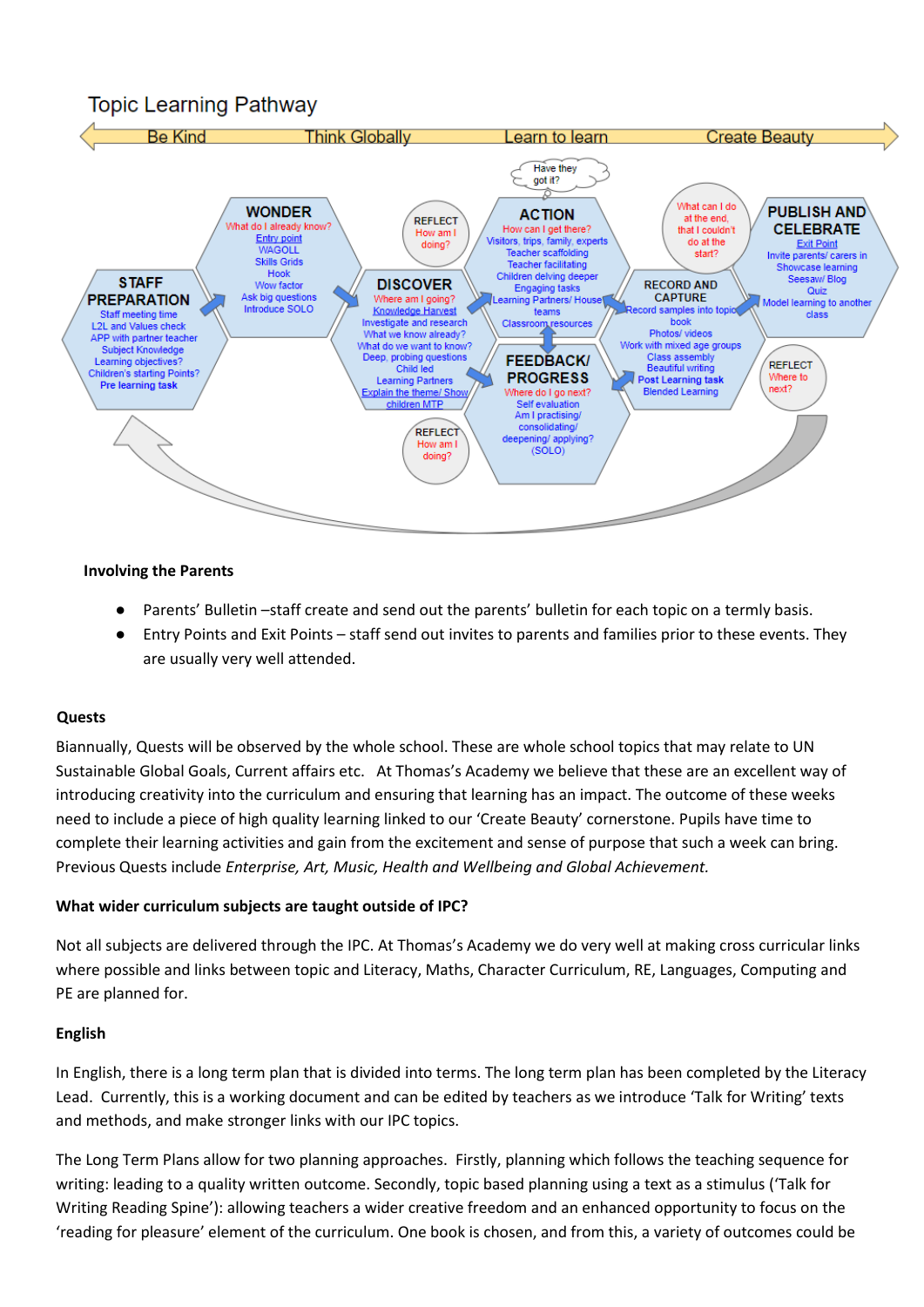produced, and links made across the curriculum where appropriate. Both approaches are designed to be tailored to the needs of the children through ongoing assessment/national expectations. Non-Fiction Modules - The long term plans are designed to ensure whole school coverage of six non-fiction genres/text types.

The modules have been chosen to allow for the embedded teaching of grammar statements for each year group. To ensure all objectives are met it will be necessary to teach specific secular grammar lessons also. Class teachers are provided with year group appropriate target sheets that they edit throughout the year.

Modules have also been designed to take account of any mention of specific text types in the English Reading Comprehension and Writing Composition Programmes of Study e.g. the curriculum places emphasis on 'fairy stories' and 'traditional tales' from years 1 to 4 and this is reflected in the narrative module titles. Where possible, titles also reflect terminology of the National Curriculum e.g. 'predictable phrasing' in year 1. As the children progress through Key Stage 2, narrative units vary their focus e.g. from plot in years 1, 2 and 3 to other aspects of narrative writing such as characterisation and creating atmosphere. In every year group, opportunities have been planned for children to write complete narratives.

In writing children are expected to write complete narratives in their Writing book and be given time to edit and redraft in order to produce high quality writing. The expectation is that at least 2 pieces of narrative/nonfiction are completed and edited per half term in KS2. In key stage 1, one piece of writing should be completed fortnightly.

Poetry - Three aspects of poetry are addressed in each year group: vocabulary building; structure e.g. Haiku and poetry appreciation (where children can become familiar with a poet appropriate for their year group). Opportunities for performance and recital should occur regularly throughout the year. The 'suggested written outcomes' have been chosen to ensure a variety of outcomes throughout the Key Stages and may also incorporate learning from other curriculum areas. These also, as mentioned above, are designed to facilitate embedded teaching of grammar.

Where possible, weekly planning should demonstrate a range of teaching strategies, including a focus on speaking and listening activities. Such speaking and listening and activities should be centred around 'Talk for Writing' teaching strategies (please see the Literacy Lead for more information on this). Planning should include what GPS elements are covered. Planning should also show that lessons utilise a range of IT resources, including hyperlinks, YouTube videos/clips and using a range of software available on laptops and computers.

## **Phonics**

Read Write Inc. is used from Nursery upwards and is streamed across Year 1 -Year 2 from the Autumn term and then includes Reception from the spring term (occasionally including older/younger children). Adults work with a group of children and teach a phonic stage A-J.

Pupils are given appropriately levelled reading books during the sessions.

Once pupils have completed the Phonic stages, they have 1 spelling lesson per week.

#### **Spelling**

Target Tracker informs our planning and covers the statutory requirements for each year group. Planning provides opportunities to: revise previously visited spelling rules from lower year groups, practise spelling rules linked to the statutory spelling word or relate to a word, sentence or punctuation objective from the English Appendix 2 of the NC 2014. There is a timetabled whole school spelling session. Children that need additional support are identified by their teachers and then receive interventions during this session.

## **Handwriting**

At Thomas's Academy we follow the Nelson Scheme for Handwriting. Each class has a timetabled Handwriting session within Guided Reading. In addition to this, there may be some children who require extra support in handwriting, therefore bespoke interventions led by SLT staff are set up.

## **Grammar, Punctuation and Spelling (GPS)**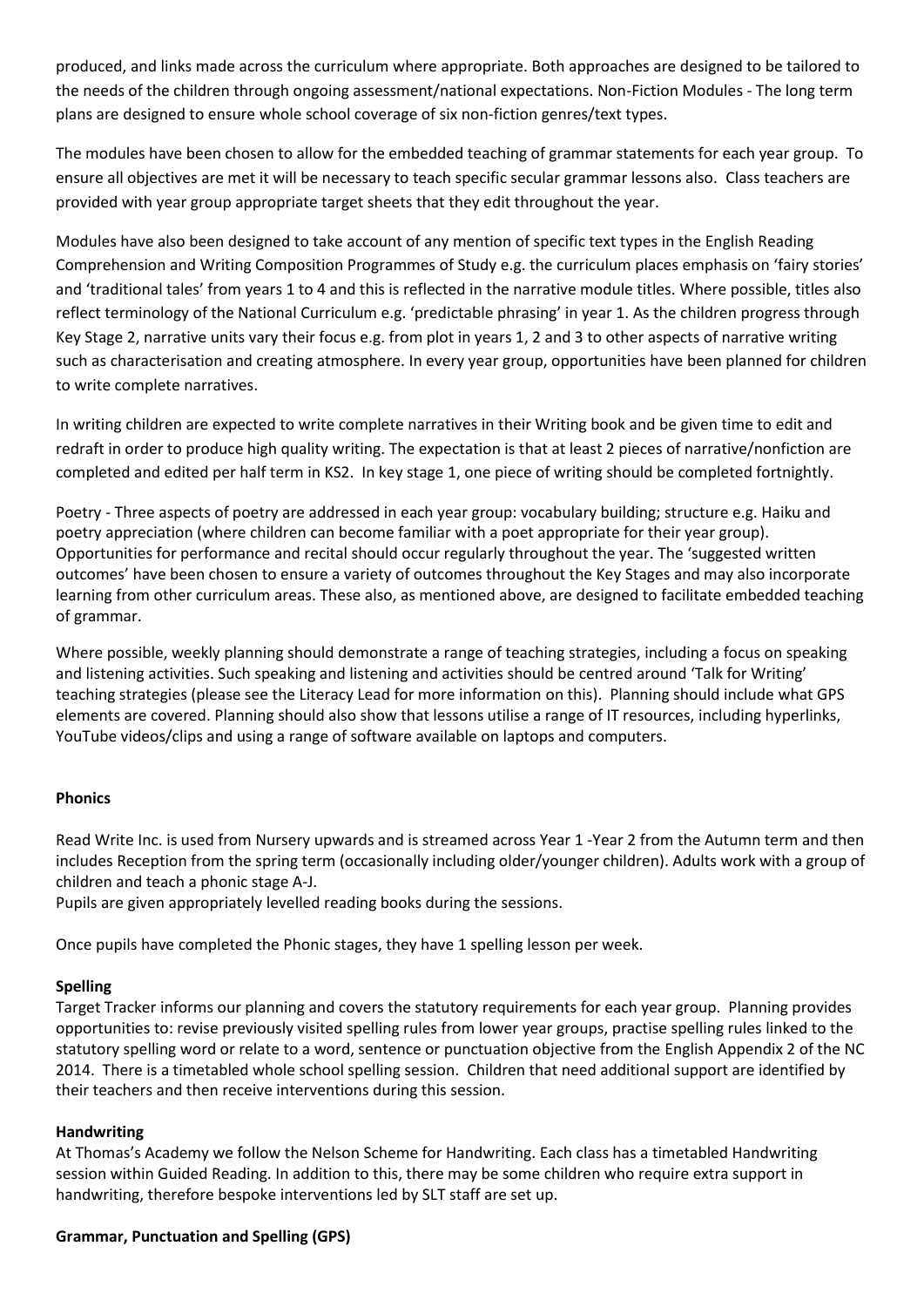In addition, there should be a weekly grammar and punctuation focus in all year groups which can be taught either explicitly or as part of the literacy topic being taught. Objectives for each year group are listed on Target Tracker. All teachers have been given a copy of the objectives for their year. This checklist is a working document and should be annotated as and when objectives have been mastered by the children. All GPS teaching should be shown on the weekly English plan.

## **Reading**

Reading sessions occur 5 times a week, extra to English (writing) lessons. Teachers work with their class and those pupils from KS1 who have finished the Phonics scheme. The planning for each session includes explicit questioning that targets the different domains as set by the national curriculum. Each class should study a text together and unpick the text at their individual levels. Questioning for comprehension will meet the National Curriculum reading Domains via VIPERS. This stands for:

- V- Vocabulary
- I- Infererence
- P- Prediction
- E- Explanation
- R- Retrieval
- S- Summarise/Sequence

For children working within the phonic phases, planning also includes an element of phonics teaching and learning.

#### **Maths**

We follow the ['Mathematics Mastery'](http://toolkit.mathematicsmastery.org/) approach to teaching maths, which places mathematical problem solving at the heart of its curriculum. The Mathematics Mastery curriculum is cumulative - each school year begins with a focus on the concepts and skills that have the most connections, which are then applied and connected throughout the school year to consolidate learning. This gives pupils the opportunity to 'master maths'; by using previous learning throughout the school year, they are able to develop mathematical fluency and conceptual understanding.

With regards to the intentions behind our maths curriculum, our school follows the notion that instead of learning mathematical procedures by rote, we want pupils to build a deep conceptual understanding of concepts which will enable them to apply their learning in different situations. This is achieved through three fundamental teaching principles, described as Mathematics Mastery as 'Dimensions of Depth':

- **Conceptual understanding**
- **Language and Communication**
- **Mathematical thinking**

## **Maths Meetings**

We also use daily Maths Meetings as further opportunities for children to practise and develop mathematical concepts from previous year groups and upcoming curriculum objectives, in order to consolidate understanding and build fluency. These are short, pacey sessions that feature separate fluency and reasoning focuses.

## **Computing**

At Thomas's Academy our computing skills-development programme works alongside the rest of our curriculum to ensure that children are taught specific computing skills in a progressive way as they go through the school. Pupils are immersed in a wide range of skills including sound and video editing, coding and debugging, movie making and internet safety, as well as using word processing, data handling and presentation tools. We have a multi purpose computer lab with 30 PCs.

At Thomas's Academy, we have invested in our 'Blended Learning' approach to education as this is closely related to real life experience and enhances work in other subjects. Blended Learning is an approach that combines online educational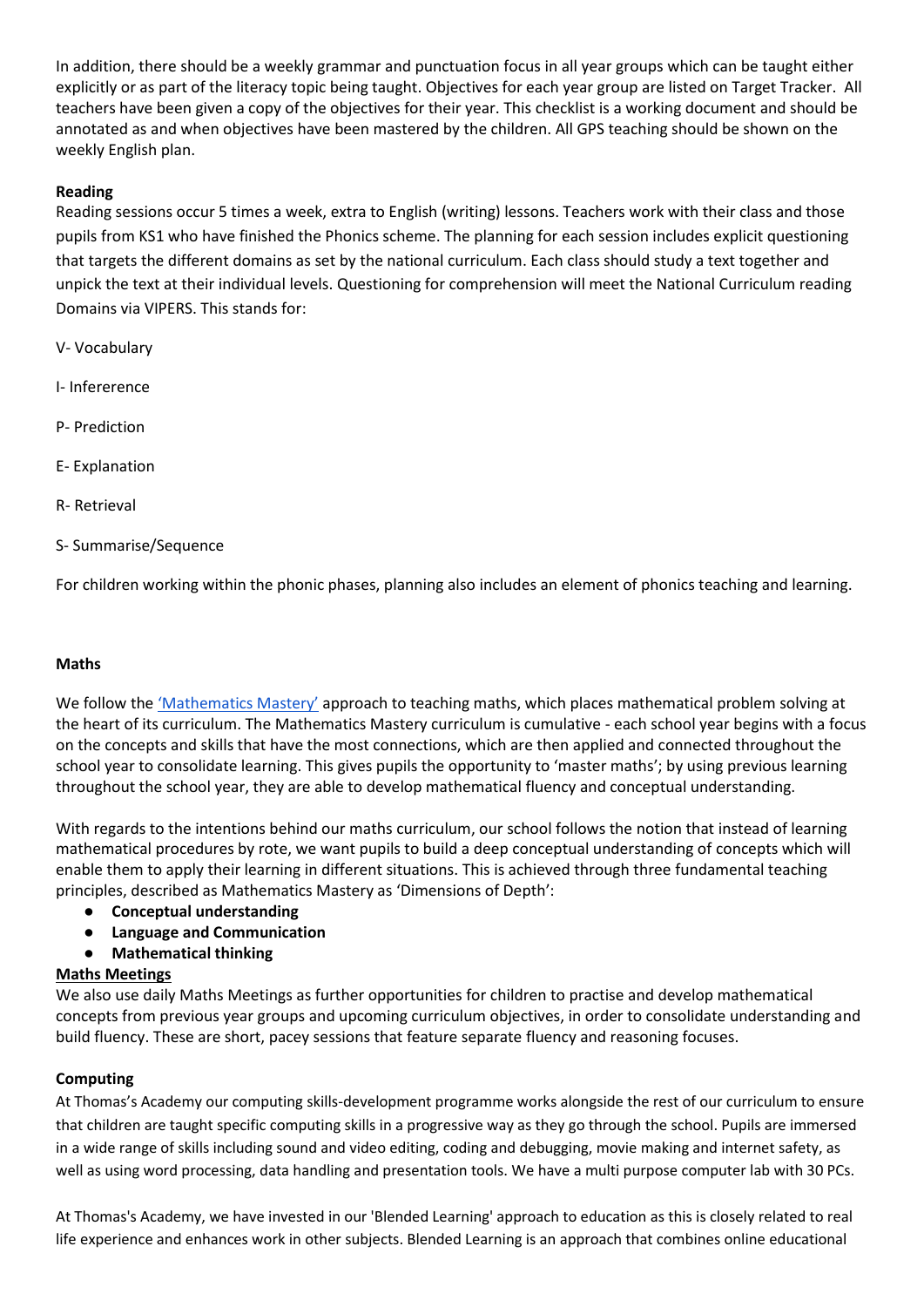materials and opportunities for interaction online with traditional classroom methods. One programme we use to assist us with this is Seesaw. Each child, from Year 1, has an online Learning Journal which they can independently add to. A Learning Journal typically consists of photographs, videos, audio recording and tasks completed online. Teachers can also set tasks on Seesaw to be done at school or at home. Parents are able to view their child's Learning Journal from home. In order for this approach to be successful, each class has their own set of iPads with an agreed core suite of apps to use for both the computing curriculum and for Blended Learning. With technology developing quickly, we work hard at Thomas's Academy to ensure our approach is relevant and exciting through regular training and investment in resources.

**Character Curriculum** - which includes Personal Social, Health and Economic Education including Relationships and Sex Ed. British Values, Health and Wellbeing and Citizenship

At Thomas's Academy we follow a scheme of work called 'Jigsaw' to teach our Character Curriculum. The course seeks to develop a culture of well-being so that the children will live positive and healthy lives both at school and beyond. Each half term the whole school focus on the following themes:

Aut 1- Being Me in My World Aut 2- Celebrating Difference Spr 1- Dreams and Goals Spr 2- Healthy Me Sum 1- Relationships Sum 2- Changing Me Character curriculum (Jigsaw) is taught by teachers from Rec- Year 6 and is taught on a weekly basis. We use the curriculum map to inform our whole school weekly themes and ensure children are rewarded for their efforts in the correlating rewards assemblies.

#### **Languages**

At Thomas's Academy we have weekly Spanish lessons for children in Year 1 –Year 6.

30mins- Y1-Y3

45 mins Y4-6

These lessons cover all aspects of the requirements within the 2014 National Curriculum for Languages. It is not compulsory for KS1 children to be taught Languages other than English, but here at Thomas's Academy we have a very global outlook, respecting all cultures around the world and pupils learn about these cultures through their topic work, in RE and also in their learning of Spanish. Children are led to the Languages Room ( $2^{nd}$  Floor) for their lesson.

## **Art**

Art is led by a specialist teacher and is taught in weekly sessions to every year group. Each week, Years 1-4 have a 1 hour 15 minute class and Years 5-6 have a 1 hour 30 minute class. Throughout the year, children will explore various themes to broaden their creative thinking. Within each topic children will study artists, develop a range of art skills and explore cross-curricular links. They are encouraged to be curious and experimental in their learning and will often work with others to create collaborative art.

In Early Years, Reception and Nursery are allocated 1 hour each week for more informal sessions. Reception children are split into two groups and receive half an hour each in the art studio. For the Nursery session the art teacher visits their space and sets up a creative station for the children to come and explore. Early Years art focuses on the exploration of tools and materials, helping them to develop their fine motor skills.

## **Music**

Music is taught weekly from Nursery all the way to Year 6 by our specialist Music teacher from the Tri Borough Music hub. Lessons take place in our Music Room. These sessions vary in time:

● Early Years for 30 minutes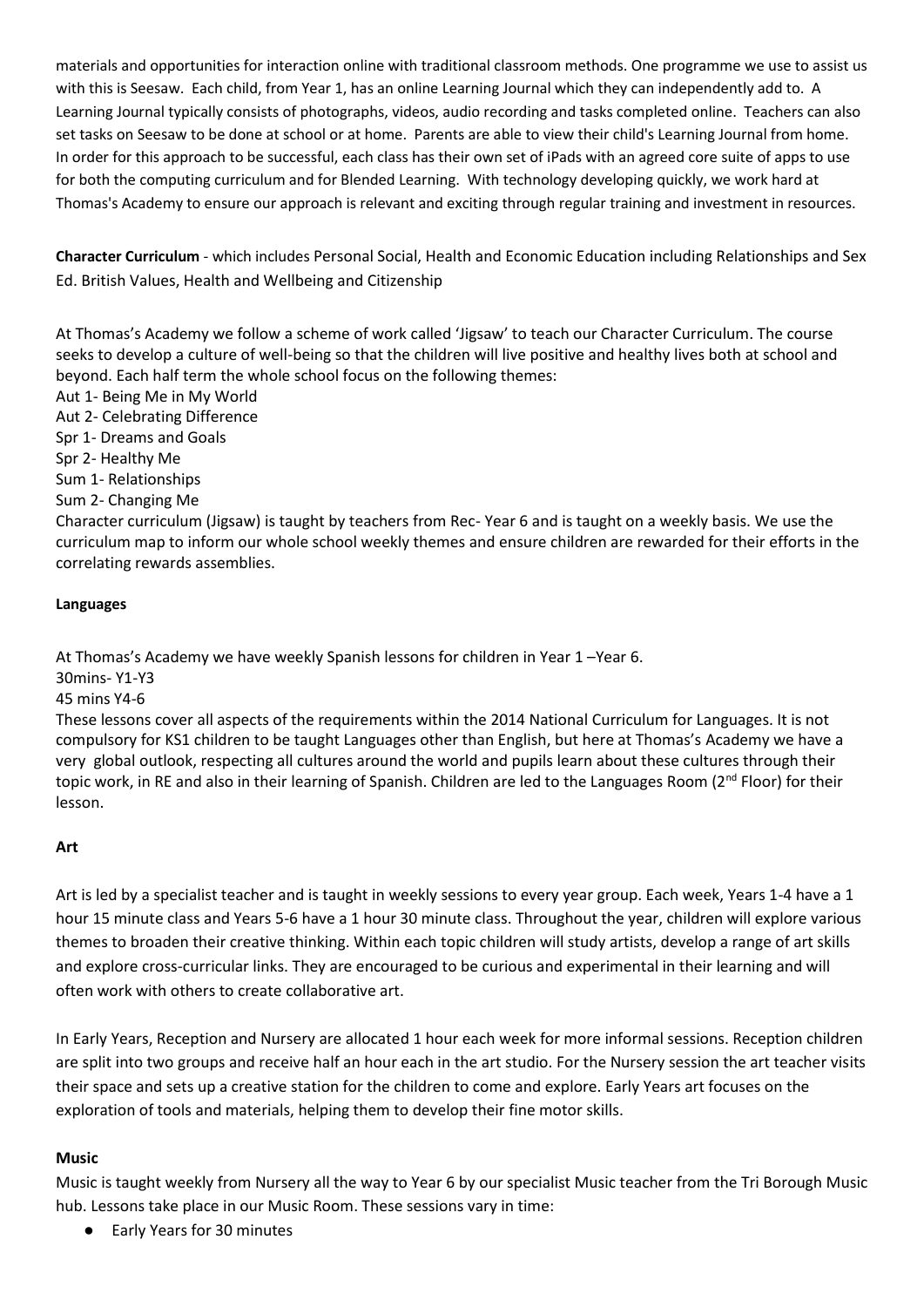- Years 1-3 for 45 minutes
- Year 4-6 one hour.

Music lessons are always structured with a Welcome song and some physical warm ups, songs/rhythm work and listening activity.

For Early Years we are mainly exploring nursery rhymes, basic 'call and response' clapping patterns and on occasion discovering a few percussion instruments for them to have a little taster using shakers and xylophones. For Reception we are also including some basic rhythm names to crotchets (TA) and quavers (Ti-Ti). The aim with Early years is to work on their overall coordination whilst being interactive and fun.

Between Years 1-3 the children learn longer and more complex songs. We add in more difficult rhythmic patterns using instruments like the Djembe. This gives the children the opportunity to do some rhythm dictations with the basic patterns (Ta - Ti-Ti). For inclusion, Year 3 the children are introduced to using sign language in some of the songs they learn.

For Years 4-6, children study body percussion, 'call and response' singing games, songs that vary on the month of the year, instrumental teaching and music theory.

## **PE**

Physical Education is taught weekly, with each class being timetabled for two 1 hour sessions a week. Starting in the Autumn term, one of these lessons will have a focus on a particular sport and skill improvement within that sport, such as football or basketball. The other lesson, for Years 1-6 will be a fitness lesson. The children will learn the benefits of keeping fit and active for both their body and mind as well as how it can impact and improve their development in other sports. The children will keep fit and learn different exercises before collaborating and communicating with one another to create a fitness video for their peers. Both Reception & Nursery will receive 2 hours of PE also, where the focus will be on co-ordination and small movements initially before incorporating the use of equipment to enhance agility, hand eye coordination and bigger movements. Sports are chosen by the Physical Education Coach at the beginning of the academic year.

Year 3 pupils will attend swimming lessons as one of their P.E sessions. Similarly, Year 5 have one of their PE sessions at Hurlingham Club where we focus on communication and collaboration all whilst using their fantastic facilities.

## **RE**

We teach the six major world religions: Christianity, Buddhism, Hinduism, Islam, Judaism and Sikhism plus Humanism. One religion is taught as a block each term (normally the first 2-3 days following a half term break). In addition to this, religious content is included in assemblies such as Harvest, Eid, Diwali and Christmas. A Planning overview for each year group is provided by the Deputy Head, for class teachers to plan with. Outcomes from these focus days are expected to be shown in class RE Lapbooks and on display. There is an expectation for high quality cross- curricular writing during these days too.

The Hammersmith and Fulham Agreed Syllabus (Living Difference III) suggests:

- 45 hours per year of Religious Education (KS2)
- 35 hours per year (KS1).

Block teaching will provide approximately 35 hours. The shortfall will be covered during visits to places of worship and visitors to school.

## **Early Years Foundation Stage EYFS**

We follow the recently updated Early Years Foundation Stage Framework (2021) which sets the standards for Learning, Development, Assessment and Care for children in Early Years. Additionally we plan and teach using the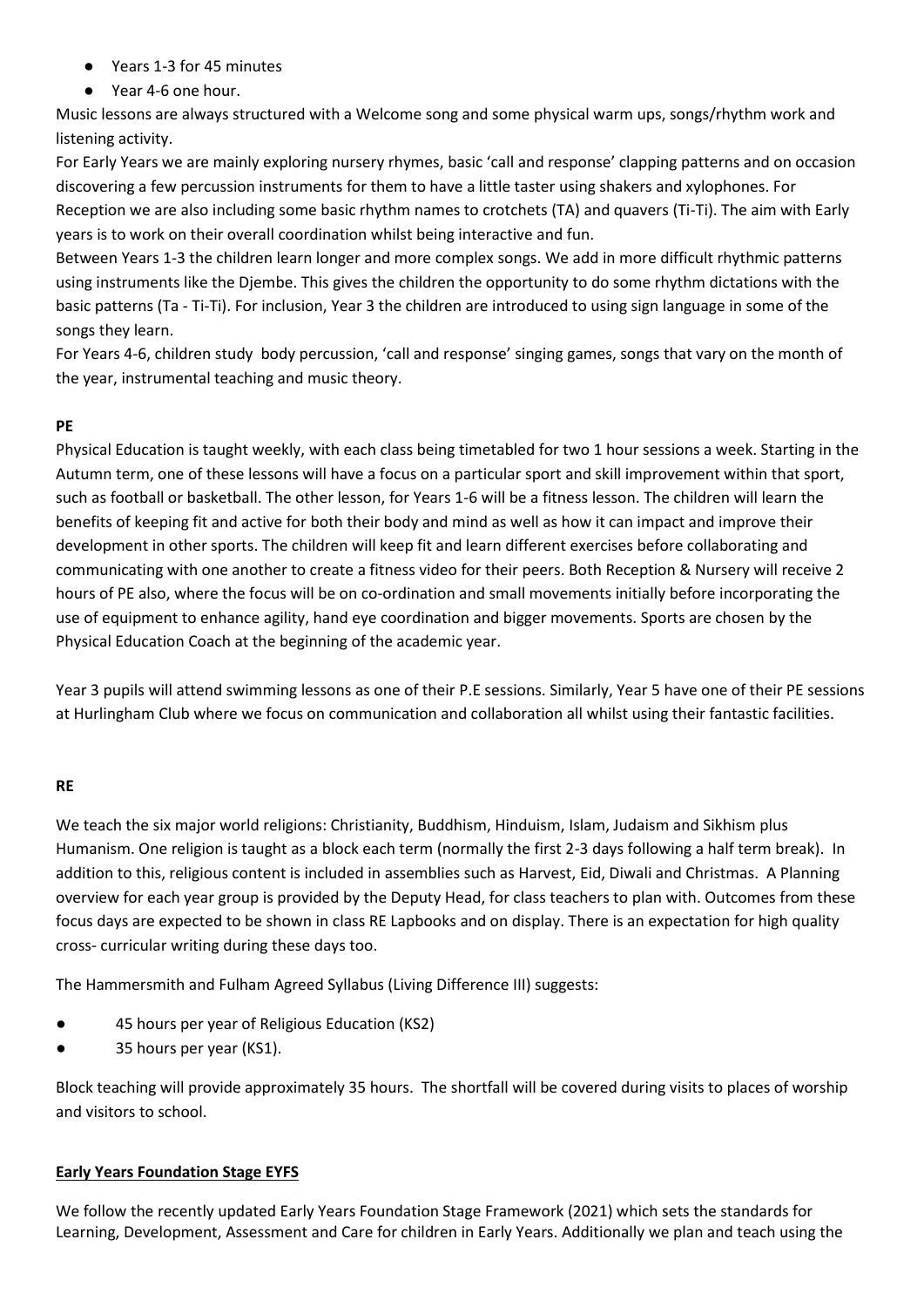'Development Matters' (2021) Curriculum Guidance. This supports us as practitioners in providing rich and varied learning opportunities across our setting along with high quality interactions with children on a daily basis.

Planning in the Early Years is flexible and responsive to the children's needs as well as being carefully sequenced to help children to build their learning over time.

We believe children in Early Years learn best through a variety of different approaches:

- Independent and child-initiated play
- Adult led Carpet sessions
- Peer to peer interactions and adult interaction

In order for children to get the most out of their learning we strive to create carefully planned enabling environments which allow children to both initiate their own learning and continue their learning even when an adult is not present.

Planning is created during year group planning meetings which are held weekly. During these meetings, practitioners discuss interests and needs of their children and use this to inform the following week's plan. Our plans are also informed by day to day observations of children's needs and may be adapted at short notice if practitioners feel this is necessary.

Children who need additional support in an area of learning may take part in small group sessions or specific intervention groups such as communication and language support sessions or social skills groups.

## **Roles and Responsibilities**

The Headteacher , Deputy Head, Subject Leaders/Class Teachers and Governing Body have overall responsibility for the curriculum. The Headteacher and Subject Leaders are responsible for overseeing the delivery of the curriculum through:

- Regular formal and informal discussions with staff.
- Monitoring planning to ensure curriculum and key skills coverage.
- Carrying out book scrutiny alongside planning and to ensure cross-curricular links are optimised.
- Observing learning and teaching to ensure progress is being made within the topics.
- Regular reviews of the curriculum through pupil discussion and open dialogue.
- Making changes where necessary.
- Formulating an action plan to move the school forward.
- Speaking with the children about their learning.
- Sending out curriculum information to parents termly.

The Headteacher and Deputy Head teacher have the responsibility for the leadership of the curriculum and delegate responsibility to key staff:

- the Senior Leadership Team co-ordinate the work of the subject leaders and ensure that the curriculum has progression and appropriate coverage
- class teachers ensure that the curriculum is taught and that the aims are achieved for their class. They plan collaboratively to ensure parity across the year group

Staff use Target Tracker to ensure that the progress of each pupil is tracked and moderated and that there is appropriate challenge support and intervention

the Governors monitor the success of the curriculum at committee level and at whole Governing Body meetings through the termly Head teacher's report

All teaching staff are responsible for the planning and delivery of the curriculum on a day-to-day basis and for making cross-curricular links where appropriate.